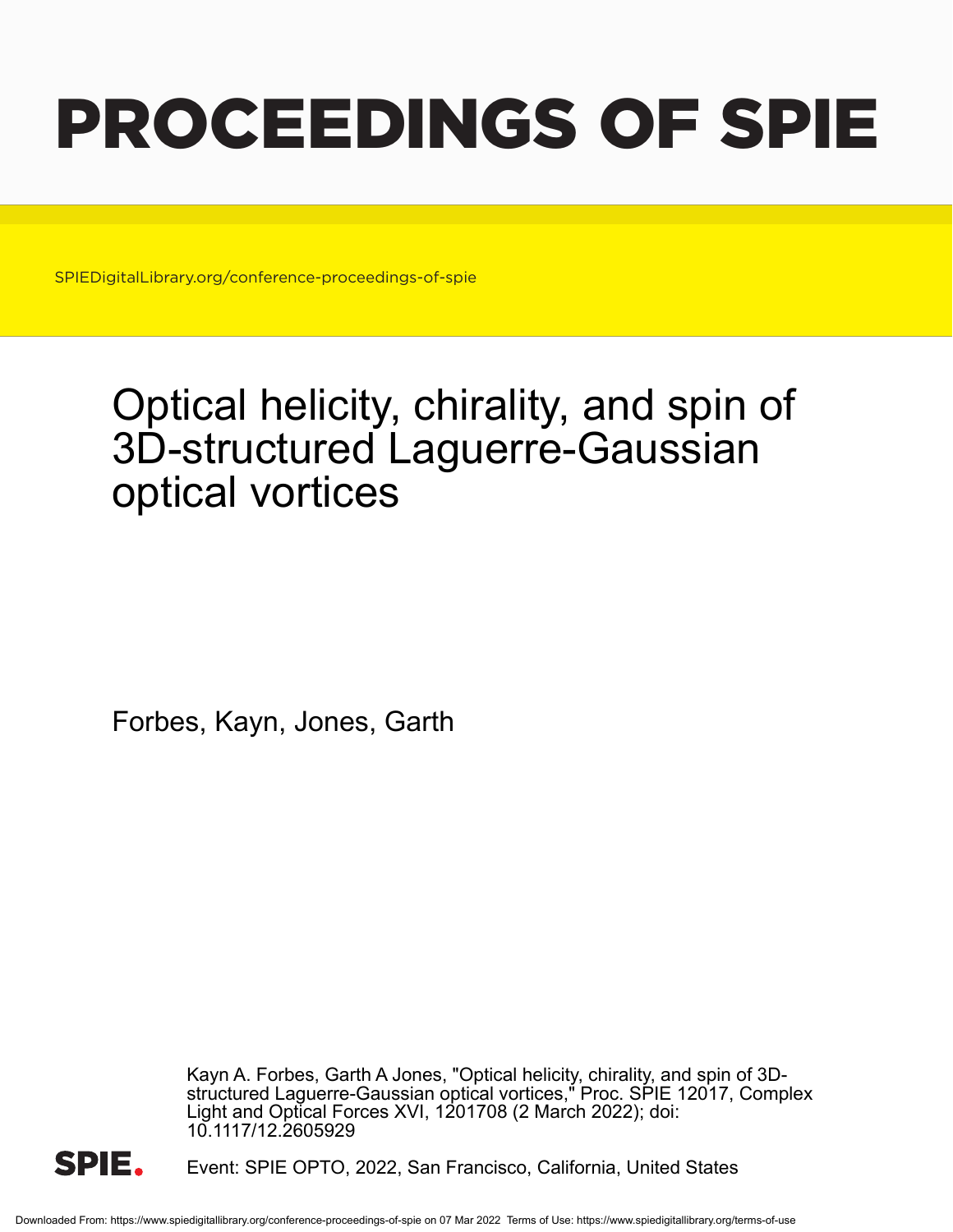### **Optical helicity, chirality, and spin of 3D-structured Laguerre-Gaussian optical vortices**

Kayn A. Forbes\* and Garth A. Jones

School of Chemistry, University of East Anglia, Norwich NR4 7TJ, United Kingdom

*\*k.forbes@uea.ac.uk*

#### **ABSTRACT**

Optical fields possess energy, momentum, and helicity. For the plane waves and paraxial fields of standard, classical optics, the spin angular momentum and optical helicity are well understood, both being proportional to the degree of circular polarization. In contrast, 3D non-paraxial optical fields generated by spatial confinement, such as tight focusing and evanescent waves, may possess spin angular momentum and optical helicity when the degree of 2D-circular polarization is zero. In this work using quantum electrodynamics we highlight two novel properties of non-paraxial optical vortices 1) a non-zero optical helicity (chirality) density for 2D-unpolarized (and 2D-linearly polarized) 3D optical vortices and 2) a longitudinal spin angular momentum density for 2D-linearly polarized 3D optical vortices.

**Keywords**: Optical helicity, optical chirality, chirality, spin angular momentum, optical angular momentum nanophotonics, structured light, twisted light

#### **1. INTRODUCTION**

Electromagnetic fields possess a range of conserved dynamical properties<sup>1</sup>, each of which manifest in distinct physical observables in experiments. Most important are the energy, linear momentum, spin angular momentum (SAM), orbital angular momentum (OAM), and optical helicity. For the most well-known optical fields, such as propagating plane waves and paraxial laser beams, the values of these conserved quantities in relation to the polarization and spatial degrees of freedom have long been well understood, being found throughout undergraduate textbooks on optics and electrodynamics<sup>2–</sup> <sup>4</sup>. However, with the advent of nanophotonics there was required a new approach, where the non-paraxial nature of spatially confined optical fields had to be addressed and exploited<sup>5</sup>. The novel physics and widespread applications of non-paraxial fields in nanophotonics is breath-taking, particularly when compared to plane wave optics. In this work we are particularly interested in the optical helicity and SAM of non-paraxial electromagnetic fields generated by tightly focusing optical vortices. Optical helicity is the property of light responsible for non-mechanical chiral light-matter interactions and optical activity<sup>6,7</sup>; SAM is responsible for the mechanical spinning of probe particles. One of the remarkable properties of nonparaxial fields is that they generate a transverse (with respect to the direction of propagation) SAM density<sup>8-12</sup>.

In contrast to propagating plane waves and paraxial fields which possess optical helicity proportional to the degree of circular polarization, here we highlight that tightly focused optical vortices possess a non-zero optical helicity density for both a linearly polarized input beam and even more remarkably an *unpolarized* input beam (i.e. both have zero degree of circular polarization). Furthermore, we also highlight how a tightly focused linearly polarized optical vortex generates a longitudinal SAM density. Whilst many novel effects of non-paraxial fields compared to paraxial fields are now known (e.g. transverse spin), the key thing to note is that the phenomena highlighted in this work are unique to non-paraxial optical vortices, even when compared to other non-paraxial optical fields.

> Complex Light and Optical Forces XVI, edited by David L. Andrews, Enrique J. Galvez, Halina Rubinsztein-Dunlop, Proc. of SPIE Vol. 12017, 1201708 © 2022 SPIE · 0277-786X · doi: 10.1117/12.2605929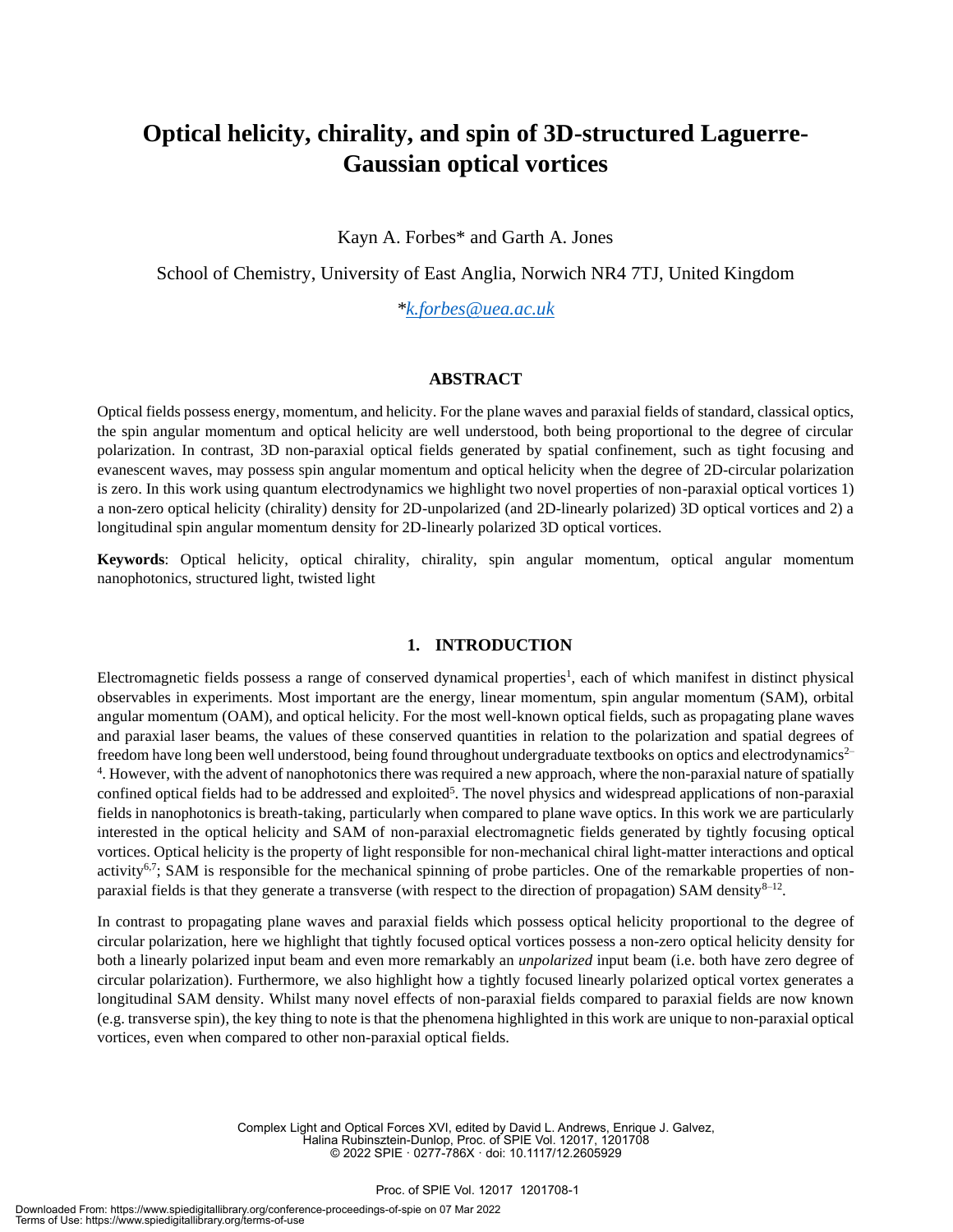#### **2. 3D LAGUERRE-GAUSSIAN MODES**

We refer to light as being 2D structured if it is inhomogeneous in the transverse plane  $(x, y)$  but is homogenous along the direction of propagation (*z*)<sup>13</sup>. Examples of 2D structured optical fields would be paraxial optical vortices (phase structured) or vector beams (polarization structured)<sup>14</sup>. 3D structured light manifests when an optical field is spatially confined, examples include evanescent waves or tightly focussed laser beams. The key physical property of 3D structured light, that which is responsible for much of their extraordinary properties, is the fact it exhibits longitudinal (with respect to the direction of propagation) electromagnetic field components. The magnitude of longitudinal fields is proportional to a smallness parameter, in the case of focused laser beams for example it is  $(\lambda/2\pi w_0)^{-1}$ , and under very tight focusing they can exceed transverse field components. The quantum electrodynamical (QED) electric  $e^{\perp}(r)$  (the superscript denotes transversality with respect to the Poynting vector) and magnetic mode  $b(r)$  expansions for a circularly polarized source which include the first-order longitudinal field components are<sup>15</sup>

$$
\boldsymbol{e}^{\perp}(\boldsymbol{r}) = i \sum_{k,\sigma,\ell,p} \left( \frac{\hbar ck}{2\varepsilon_0 A_{\ell,p}^2 V} \right)^{1/2} \frac{1}{\sqrt{2}} \left[ \left\{ (\hat{\boldsymbol{x}} + i\sigma \hat{\boldsymbol{y}}) + \frac{i}{k} \hat{z} \left( \frac{\partial}{\partial r} - \ell \sigma \frac{1}{r} \right) e^{i\sigma \phi} \right\} \times f_{|\ell|,p}(\boldsymbol{r}) a_{|\ell|,p}(\sigma) (k\hat{z}) e^{i(kz+\ell\phi)} - \text{H.c.} \right],
$$
\n(1)

and

$$
\boldsymbol{b}(\boldsymbol{r}) = i \sum_{k,\sigma,\ell,p} \left( \frac{\hbar k}{2c \varepsilon_0 A_{\ell,p}^2 V} \right)^{1/2} \frac{1}{\sqrt{2}} \left[ \left\{ \left( \hat{\mathbf{y}} - i\sigma \hat{\mathbf{x}} \right) + \frac{1}{k} \hat{z} \left( \sigma \frac{\partial}{\partial r} - \frac{\ell}{r} \right) e^{i\sigma\phi} \right\} \times f_{|\ell|,p} \left( r \right) a_{|\ell|,p} \left( \sigma \left( k \hat{z} \right) e^{i(kz + \ell\phi)} - \text{H.c.} \right]. \tag{2}
$$

where  $k = 2\pi/\lambda$  is the wavenumber, V is a quantization volume,  $A_{\ell,p}^2$  is a normalization constant for LG modes,  $\sigma = \pm 1$ , the positive sign designates left-handed CPL; the negative sign right-handed CPL,  $a_{a}^{(a)}(k\hat{z})$  is the annihilation operator,  $\exp i(kz+\ell\phi)$  is the phase,  $\ell \in \mathbb{Z}$  is the topological charge, H.c. stands for Hermitian conjugate, and  $f_{|\ell|,p}(r)$  is the radial distribution function around the focal plane

$$
f_{\left| \ell \right|,p} \left( r \right) = \frac{C_{p}^{\left| \ell \right|}}{w_{0}} \left( \frac{\sqrt{2}r}{w_{0}} \right)^{\left| \ell \right|} e^{-\frac{r^{2}}{w_{0}^{2}}} L_{p}^{\left| \ell \right|} \left[ \frac{2r^{2}}{w_{0}^{2}} \right],
$$
\n(3)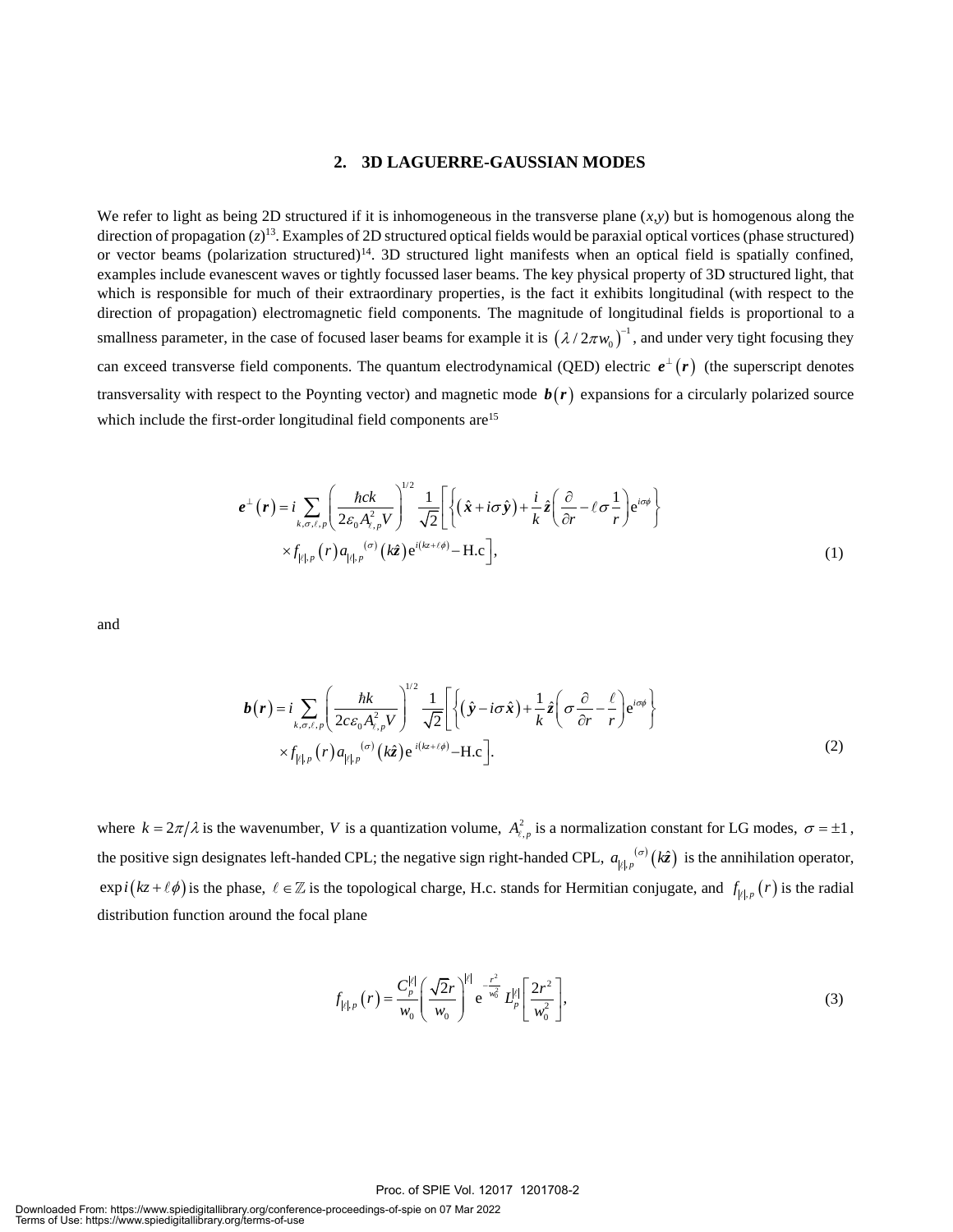where  $w_0$  is the beam waist, the normalization constant is given by  $C_p^{|\ell|} = \sqrt{\frac{2p!}{\pi (p+|\ell|)!}}$  and  $L_p^{|\ell|}$  is the generalised Laguerre polynomial of order *p*.

#### **3. OPTICAL HELICITY AND CHIRALITY DENSITY**

For the monochromatic fields used throughout this work, the optical helicity  $H$  and optical chirality X are directly proportional  $\mathcal{H} = X/ck^2$  <sup>16</sup>. The optical helicity in QED is given as <sup>17</sup>

$$
\mathcal{H} = \varepsilon_0 c \int d^3 \mathbf{r} \left( -\int e^{\perp} dt \right) \cdot \mathbf{b}.
$$
 (4)

For the remainder of this work we are interested in the integrand of  $(4)$ , the optical helicity density  $h$ , along with the understanding it is directly proportional to the optical chirality density  $\chi$ . For an input laser mode  $(k, \sigma, \ell, p)$  of *n* photons  $|n(k,\sigma,\ell,p)\rangle$ , using (1) and (2) in (4) we produce the following optical helicity density for a 2D-circularly polarized 3D LG mode (2D-circularly polarized means the transverse field is circularly polarized):

$$
h = \sum_{\sigma,\ell,p} \left( \frac{n\hbar}{A_{\ell,p}^2 V} \right) \left[ \sigma f^2 + \frac{1}{2k^2} \left( \sigma f'^2 - \frac{2\ell}{r} f' + \frac{\ell^2 \sigma}{r^2} f^2 \right) \right].
$$
 (5)

We have dropped the dependencies of the factors for notational brevity (the prime denotes partial differentiation with respect to r). Setting  $\ell = 0$  in (5) gives us the helicity density of a fundamental Gaussian beam, dependent solely on the sign of  $\sigma$  (alternatively put, the handedness of the input circular polarization). More interesting physics manifests for tightly focused ( $w_0 = \lambda$  in all simulations) LG modes where  $\ell \neq 0$ . First we have the potential for an interplay between angular momentum via the two distinct combinations of parallel sgn  $\sigma = \text{sgn } \ell$  or anti-parallel sgn  $\sigma = -\text{sgn } \ell$ combinations of SAM and OAM, as highlighted in Figure 1.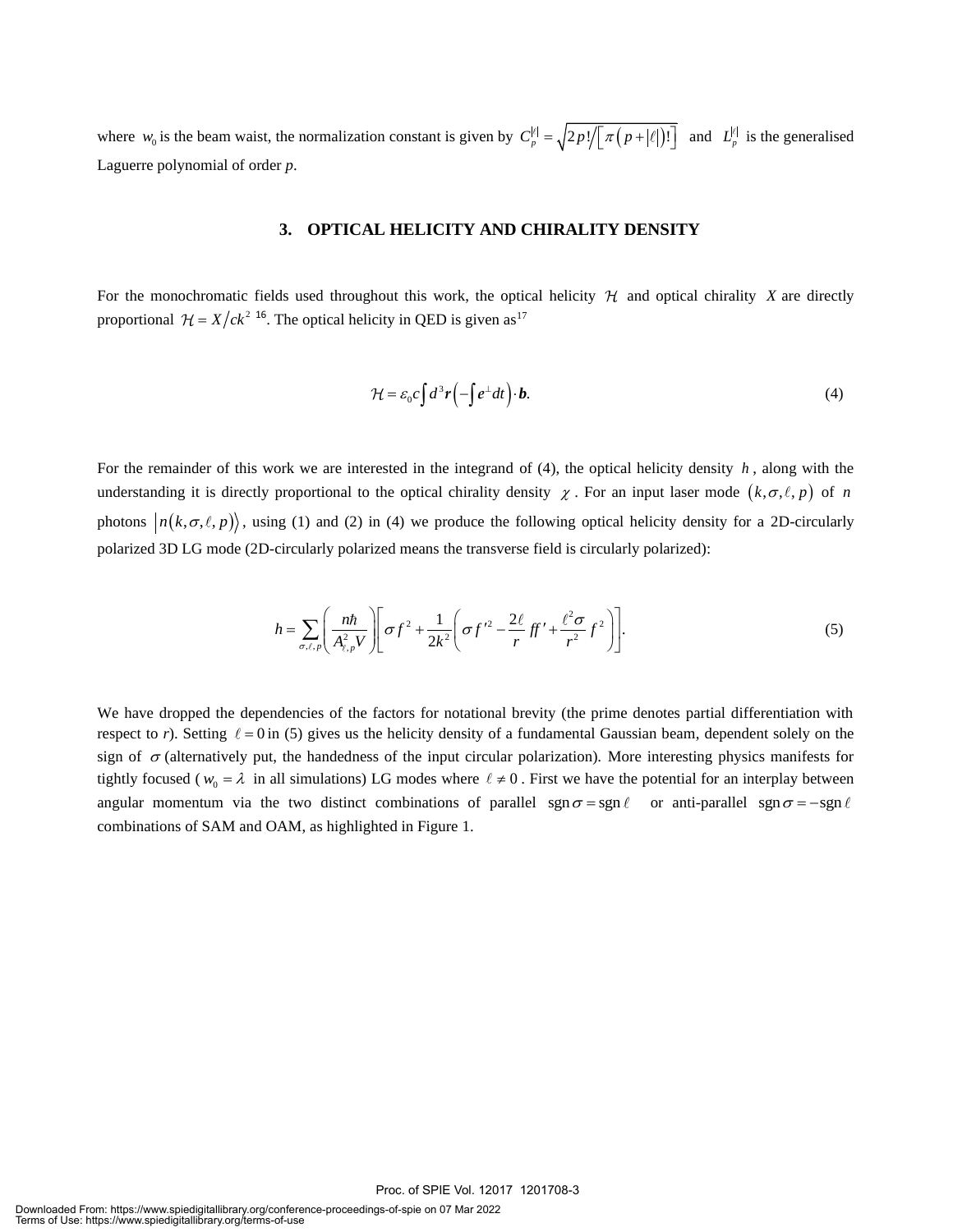

**Figure 1**: normalised optical helicity (chirality) density distribution equation (5) in the focal plane for  $w_0 = \lambda$  a)  $\sigma = 1, \ell = -1$  b)  $\sigma = -1, \ell = 1$  c)  $\sigma = 1, \ell = 1$  d)  $\sigma = -1, \ell = -1$ .  $p = 0$  (a)-(d). The helicity densities in a) and b) have a major contribution from the zeroth-order transverse fields which is  $\propto r^2$  and a smaller, on-axis contribution from the longitudinal fields (i.e.  $\propto r^0$ ); the helicity densities in c) and d) have a major contribution from zeroth-order transverse fields that is  $\propto r^2$ , but the longitudinal contributions in this case are  $\propto r^4$ . Dashed circles aid visual clarity of the non-zero on-axis helicity density in the cases where  $sgn \sigma = -sgn \ell$ .

Significantly more interesting however is that setting  $\sigma = 0$  gives a non-zero helicity density for a 2D-linearly polarized 3D LG beam:

$$
h = -\sum_{\ell,p} \left( \frac{n\hbar}{A_{\ell,p}^2 V} \right) \frac{\ell}{k^2 r} f f'. \tag{6}
$$

The helicity density (6) is plotted in Figure 2 for  $\ell = \pm 1, \pm 2$ ;  $p = 0$ . It has recently been shown that the optical helicity density (6) produces discriminatory radial forces on a mixture of chiral particles, enabling the separation of right- and lefthanded enantiomers into distinct rings in the transverse plane<sup>18</sup> (See Fig 2.).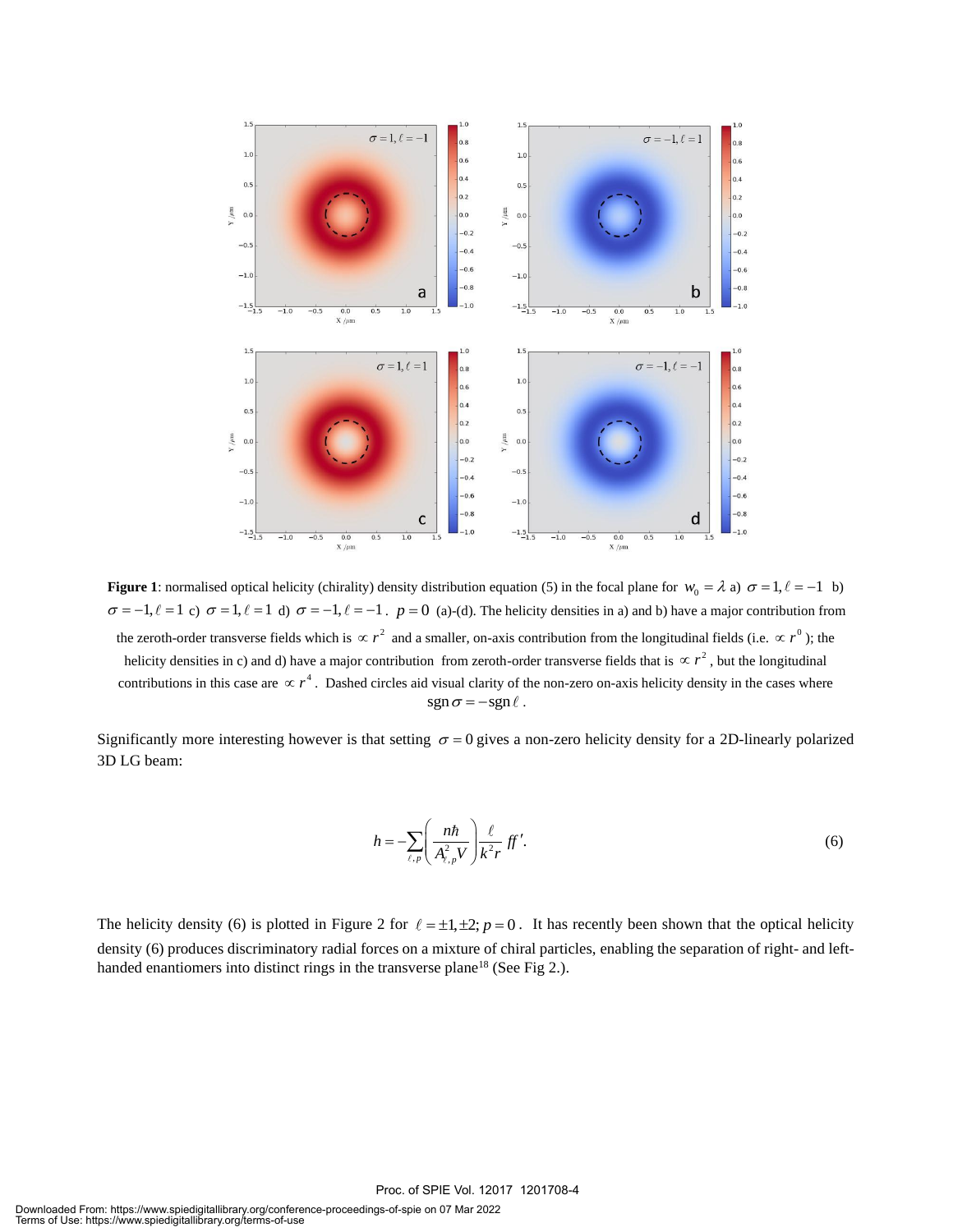

**Figure 2**: normalized polarization-independent optical helicity density (6) at  $w_0(z=0)$ .  $p=0$  in (a)-(d).

This remarkable result was first theorized for a coherent superposition of Bessel beams by Rosales-Guzmán et al.<sup>19</sup> and later observed experimentally for a tightly focused 2D-linearly polarized LG beam by Banzer's group<sup>20</sup>. It is important to note that the integrated value of (6), i.e.  $H$ , is zero and so probe particles must be smaller than the transverse width of beam<sup>21</sup>. The story does not end here, however, and it has recently been highlighted<sup>22</sup> that a 2D-unpolarized vortex beam can generate a non-zero optical helicity density when tightly-focused, which is in stark contrast to the prevailing textbook understanding of light's optical chirality and helicity. Though an extraordinary result, it is relatively easy to show. In order to get the observable optical helicity density for a 2D-unpolarized input beam we need to average the result over two orthogonal polarizations on the Poincare sphere. Right- and left-handed circular polarized beams are orthogonal, and so averaging the two results of (5) when  $\sigma = 1$  and  $\sigma = -1$  we yield

$$
h^{n} = \frac{h^{|\sigma|} + h^{-|\sigma|}}{2} = -\sum_{\ell, p} \left( \frac{n\hbar}{A_{\ell, p}^{2} V} \right) \frac{\ell}{k^{2} r} f f', \tag{7}
$$

which is identical to (6) and so the optical helicity density spatial distributions of a tightly focused 2D-unpolarized optical vortex are the same as those given in Figure 2. Because (7) is directly proportional to  $\ell$ , a fundamental Gaussian beam does not possess an optical helicity density for an unpolarized mode, nor does an evanescent wave. Interestingly, however,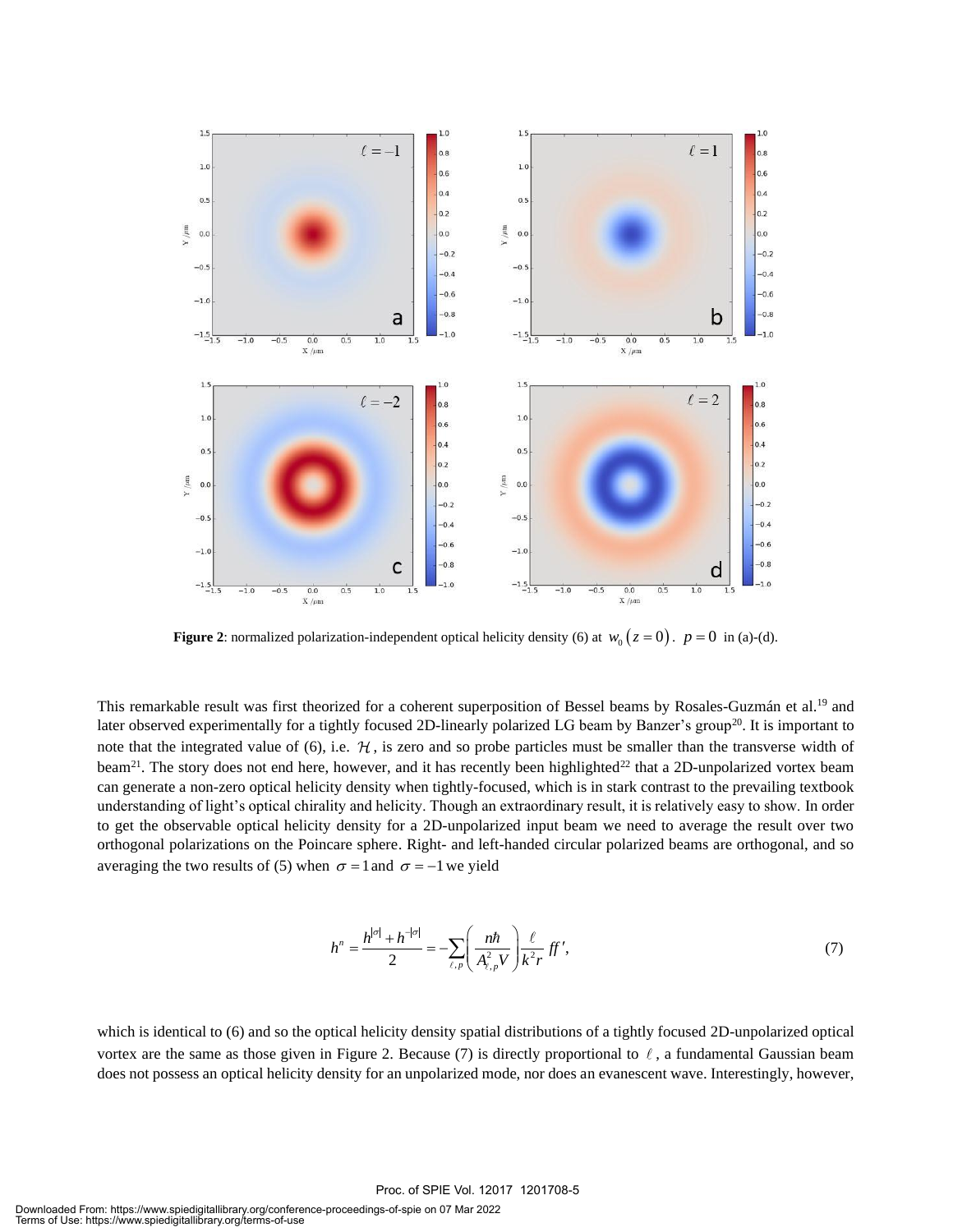the latter two optical fields do possess a non-zero transverse spin momentum density when generated from a 2Dunpolarized source<sup>23</sup>. The distinguishing feature between optical vortex modes and non-vortex paraxial modes/ evanescent waves is that the former possess the azimuthal phase  $exp(i\ell\phi)$  which yields an azimuthal component of the canonical momentum density, and when projected on to a transverse spin density gives a non-zero optical helicity, i.e. (5)-(7). The non-vortex optical fields possess a canonical momentum density in the direction of propagation only, which projected on to transverse spin momentum generated by linearly polarized or unpolarized optical fields (neccesarily with zero longitudinal spin) clearly gives zero.

#### **4. SPIN ANGULAR MOMENTUM**

The SAM density is given in OED as $17$ 

$$
s = \frac{\varepsilon_0}{2} \left( -e^{\perp} \times \int e^{\perp} dt - \frac{1}{c} b \times \int b dt \right).
$$
 (8)

The (longitudinal) SAM density which stems purely from the dominant zeroth-order transverse fields is well known to be proportional to the degree of circular polarization. Linearly polarized/unpolarized plane waves and paraxial fields have zero SAM. The extraordinary transverse spin momentum $9-12$  density stems from the cross product of the zeroth-order transverse field and the first-order longitudinal field. For a 2D-linearly polarized 3D LG mode it is:

$$
\mathbf{s}_{\perp} = \sum_{k,\ell,p} \left( \frac{n\hbar}{A_{\ell,p}^2 V} \right) \left[ \frac{\hat{\mathbf{x}} \frac{1}{k} (\sin \phi) \frac{\partial}{\partial r}}{\frac{\hat{\mathbf{s}}_x^b}{s_x^{\xi}}} - \frac{\hat{\mathbf{y}} \frac{1}{k} (\cos \phi) \frac{\partial}{\partial r}}{\frac{\hat{\mathbf{s}}_y^{\xi}}{s_y^{\xi}}} \right] ff
$$
  
=  $-\hat{\boldsymbol{\phi}} \sum_{k,\ell,p} \left( \frac{n\hbar}{A_{\ell,p}^2 V} \right) \frac{1}{k} ff',$  (9)

where  $s_x^b$  is the magnetic field contribution and  $s_y^e$  is the electric field contribution. The individual  $s_x^b$  and  $s_y^e$ , as well as the total  $s_{\phi}^{e+b}$ , parts of (9) are plotted in Figure 8 for  $\ell = 1, p = 0, w_0 = \lambda$ .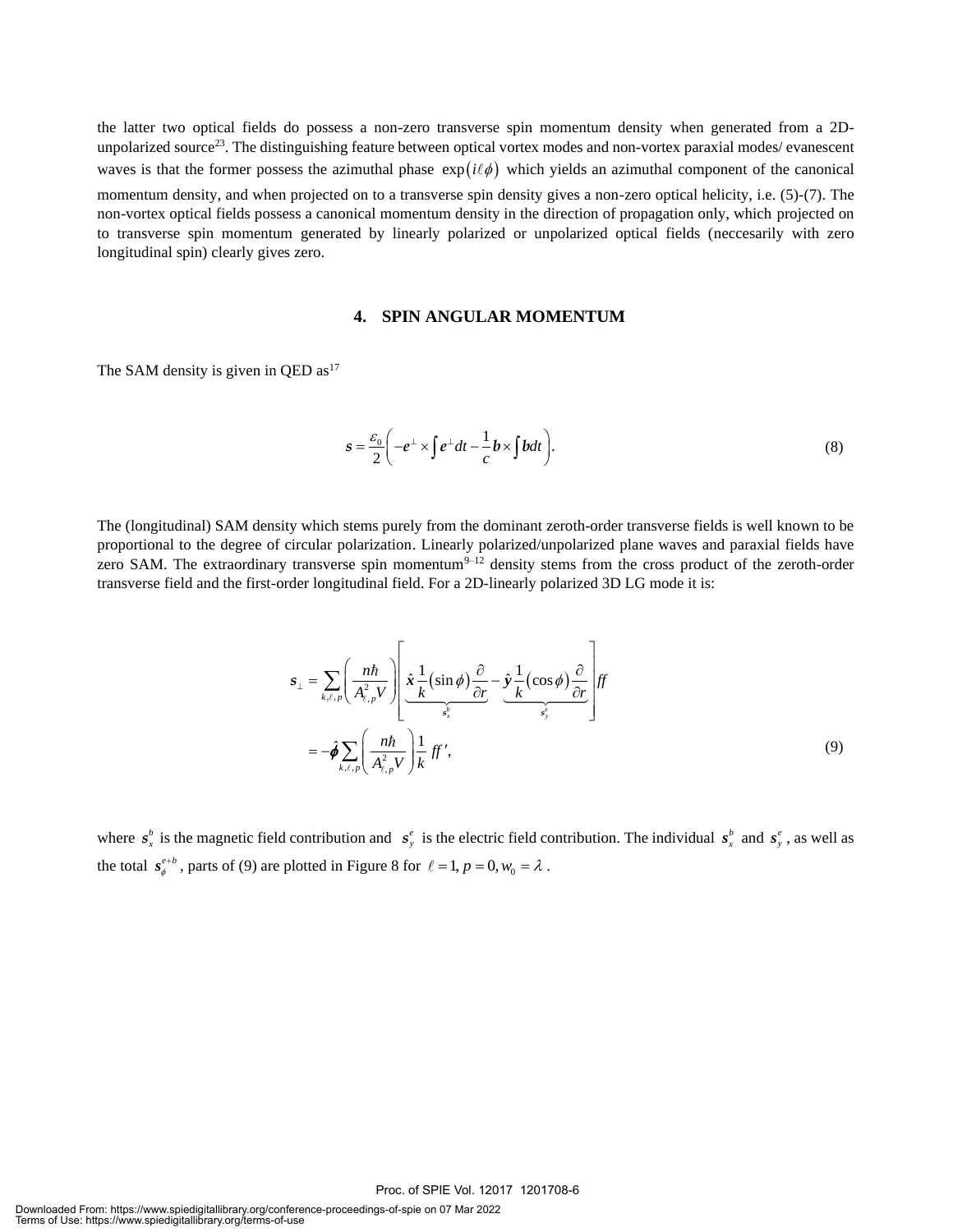

**Figure 3**: Components of transverse SAM density (a)  $s_y^e$  term in equation (9); (b)  $s_x^b$  term in equation (9); and (c) the total  $s_\phi^{e+b}$  Eq. (9).  $|\ell| = 1, p = 0, w_0 = \lambda$  for (a)-(c).

Just as it was shown in the previous section that 3D optical vortices possess a unique optical helicity density for 2Dunpolarized inputs (unique even compared to other non-paraxial optical fields), they also uniquely possess a SAM density in the direction of propagation for 2D-linearly polarized inputs. This contribution stems from the cross product of the zeroth-order transverse field and the second-order transverse fields. This longitudinal spin for linearly polarized tightly focused optical vortices is given as (complete calculations can be found in  $Ref<sup>17</sup>$ )

$$
s_{\parallel} = \sum_{k,\ell,p} \left( \frac{n\hbar}{A_{\ell,p}^2 V} \right) \frac{2}{k^2} z \left[ \left\{ \cos^2 \phi \left( \frac{\partial}{\partial r} \frac{\ell}{r} \right) + \frac{\ell}{r^2} \sin^2 \phi - \frac{\ell}{r} \frac{\partial}{\partial r} \sin^2 \phi \right\} \right]
$$
  
+ 
$$
\left\{ \sin^2 \phi \left( \frac{\partial}{\partial r} \frac{\ell}{r} \right) + \frac{\ell}{r^2} \cos^2 \phi - \frac{\ell}{r} \frac{\partial}{\partial r} \cos^2 \phi \right\} \right] ff
$$
  
= 
$$
\sum_{k,\ell,p} \left( \frac{n\hbar}{A_{\ell,p}^2 V} \right) \frac{2}{k^2} z \left[ \left( \frac{\partial}{\partial r} \frac{\ell}{r} \right) + \frac{\ell}{r^2} - \frac{\ell}{r} \frac{\partial}{\partial r} \right] ff.
$$
 (10)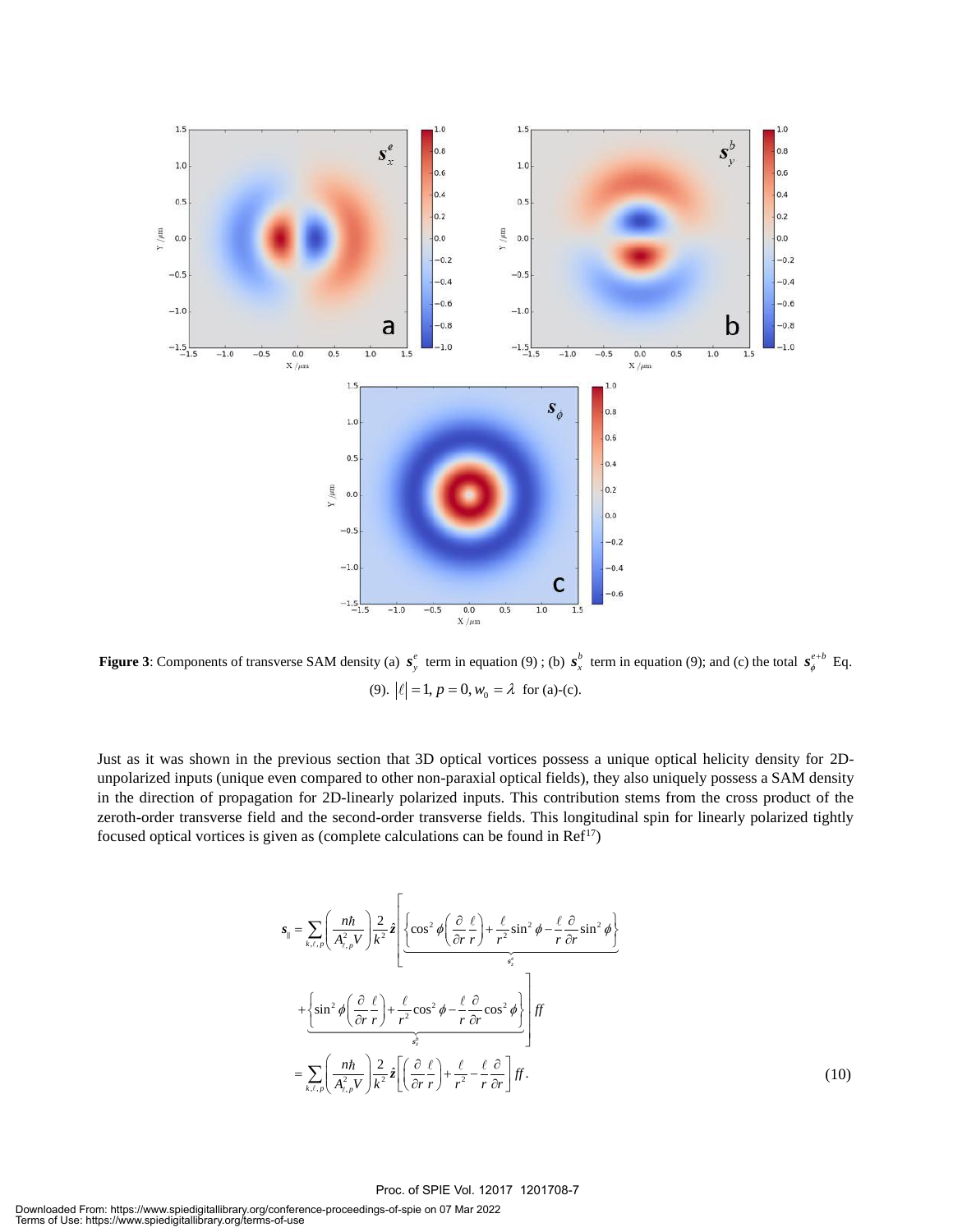Remarkably what this shows is that there exists a SAM density in the direction of propagation even for 2D-linearly polarized 3D optical vortices<sup>24–26</sup>. Note that each term in (10) is dependent on  $\ell$  and so this phenomenon is unique to optical vortices: a linearly polarised Gaussian beam  $\ell = 0$  does not possess this longitudinal SAM density. The total dual symmetric contribution (10) is actually zero due to (again, see  $Ref<sup>17</sup>$  for further details).

$$
f\frac{\partial}{\partial r}\frac{\ell}{r}f = -\frac{\ell}{r^2}f^2 + \frac{\ell}{r}ff'.
$$
 (11)

Experimentally of course light-matter interactions are generally dominated by electric dipole coupling and so the electric field contribution to (10) should be observable provided  $kw_0$  is small enough. The individual electric  $s_z^e$  and magnetic  $s_z^b$ contributions of Eq. (10) are plotted in Fig. 4. Unlike the optical helicity density which persists for 2D-unpolarized 3D LG beams in the previous section, a 2D-unpolarized 3D vortex beam possesses zero longitudinal spin (10).



**Figure 4**: Components of longitudinal SAM density of (a)  $s_z^e$  term in equation (10); (b)  $s_z^b$  term in Eq. (10)  $|\ell|=1$ ,  $p=0$ ,  $w_0=\lambda$  for  $(a)-(b)$ .

#### **5. CONCLUSION**

Non-paraxial optical fields offer a plethora of novel physics and applications in nanophotonics compared to plane wave and paraxial optics. Using a QED formulation, we have highlighted two novel properties of non-paraxial optical vortices: 1) a non-zero optical helicity (chirality) density for 2D-unpolarised (and 2D-linearly polarized) 3D optical vortices and 2) a longitudinal spin angular momentum density for 2D-linearly polarized 3D optical vortices. The key result is that both results are unique to non-paraxial optical vortices, even when compared to other non-paraxial optical fields such as tightly focused non-vortex laser beams and evanescent waves. This work adds to the rapidly growing field of optical vortices and chirality<sup>27</sup> and optical nanomanipulation with structured light<sup>28</sup>.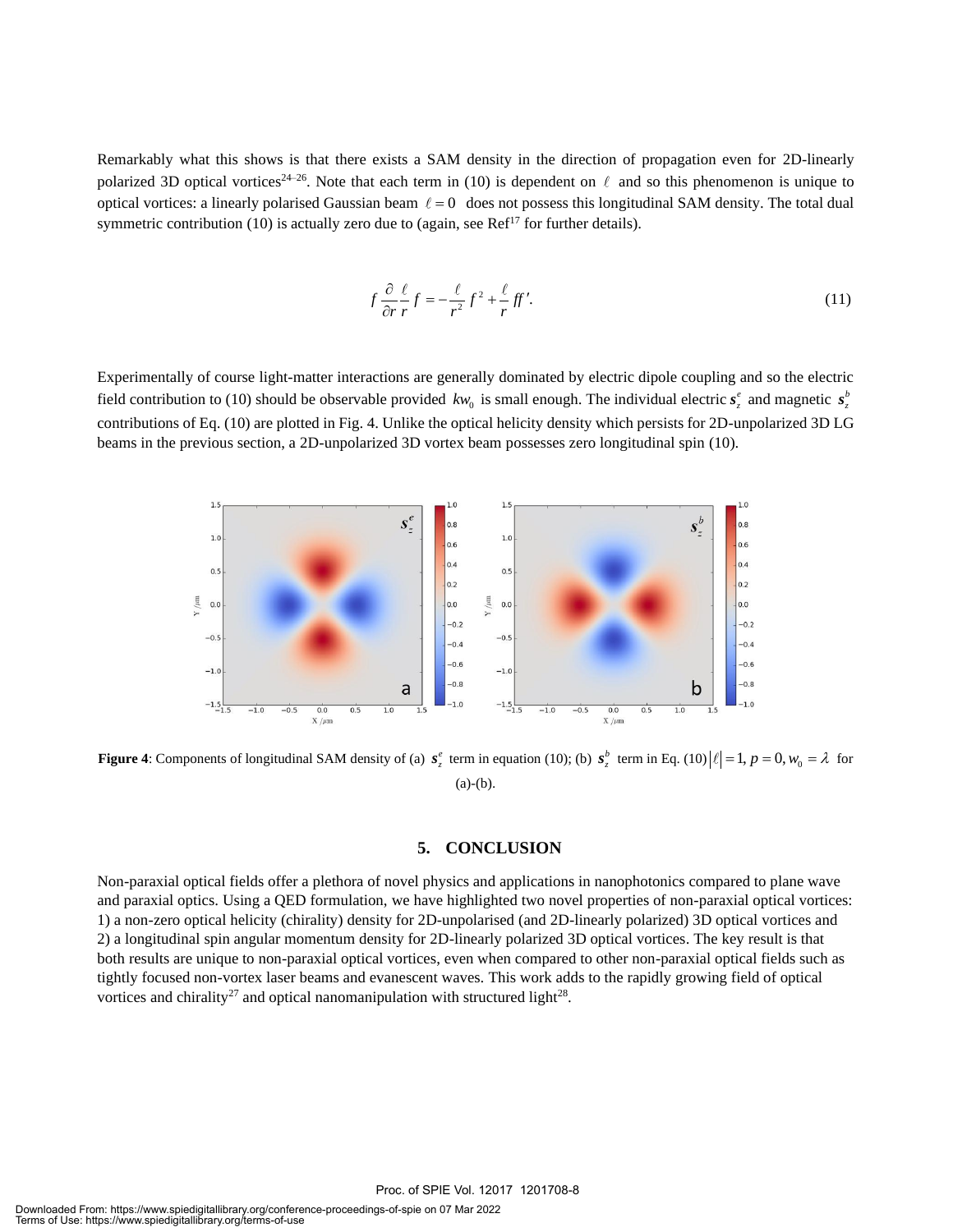#### **ACKNOWLEDGEMENTS**

KAF thanks the Leverhulme Trust for funding him through a Leverhulme Early Career Fellowship ECF-2019-398.

#### **REFERENCES**

- 1. Bliokh, K. Y., Bekshaev, A. Y. & Nori, F. Dual electromagnetism: helicity, spin, momentum and angular momentum. *New J. Phys.* **15**, 033026 (2013).
- 2. Born, M. & Wolf, E. *Principles of optics: electromagnetic theory of propagation, interference and diffraction of light*. (Elsevier, 2013).
- 3. Zangwill, A. *Modern electrodynamics*. (Cambridge University Press, 2013).
- 4. Hecht, E. *Optics*. (Pearson Education, 2015).
- 5. Novotny, L. & Hecht, B. *Principles of Nano-Optics*. (Cambridge University Press, 2012).
- 6. Cameron, R. P., Barnett, S. M. & Yao, A. M. Optical helicity, optical spin and related quantities in electromagnetic theory. *New J. Phys.* **14**, 053050 (2012).
- 7. Crimin, F., Mackinnon, N., Götte, J. B. & Barnett, S. M. Optical helicity and chirality: conservation and sources. *Appl. Sci.* **9**, 828 (2019).
- 8. Bliokh, K. Y., Bekshaev, A. Y. & Nori, F. Extraordinary momentum and spin in evanescent waves. *Nat. Commun.* **5**, 3300 (2014).
- 9. Aiello, A., Banzer, P., Neugebauer, M. & Leuchs, G. From transverse angular momentum to photonic wheels. *Nat. Photonics* **9**, 789–795 (2015).
- 10. Neugebauer, M., Bauer, T., Aiello, A. & Banzer, P. Measuring the transverse spin density of light. *Phys. Rev. Lett.* **114**, 063901 (2015).
- 11. Neugebauer, M., Eismann, J. S., Bauer, T. & Banzer, P. Magnetic and Electric Transverse Spin Density of Spatially Confined Light. *Phys. Rev. X* **8**, 021042 (2018).
- 12. Bliokh, K. Y. & Nori, F. Transverse and longitudinal angular momenta of light. *Phys. Rep.* **592**, 1–38 (2015).
- 13. Forbes, A., de Oliveira, M. & Dennis, M. R. Structured light. *Nat. Photonics* **15**, 253–262 (2021).
- 14. Angelsky, O. V. *et al.* Structured Light: Ideas and Concepts. *Front. Phys.* **8**, (2020).